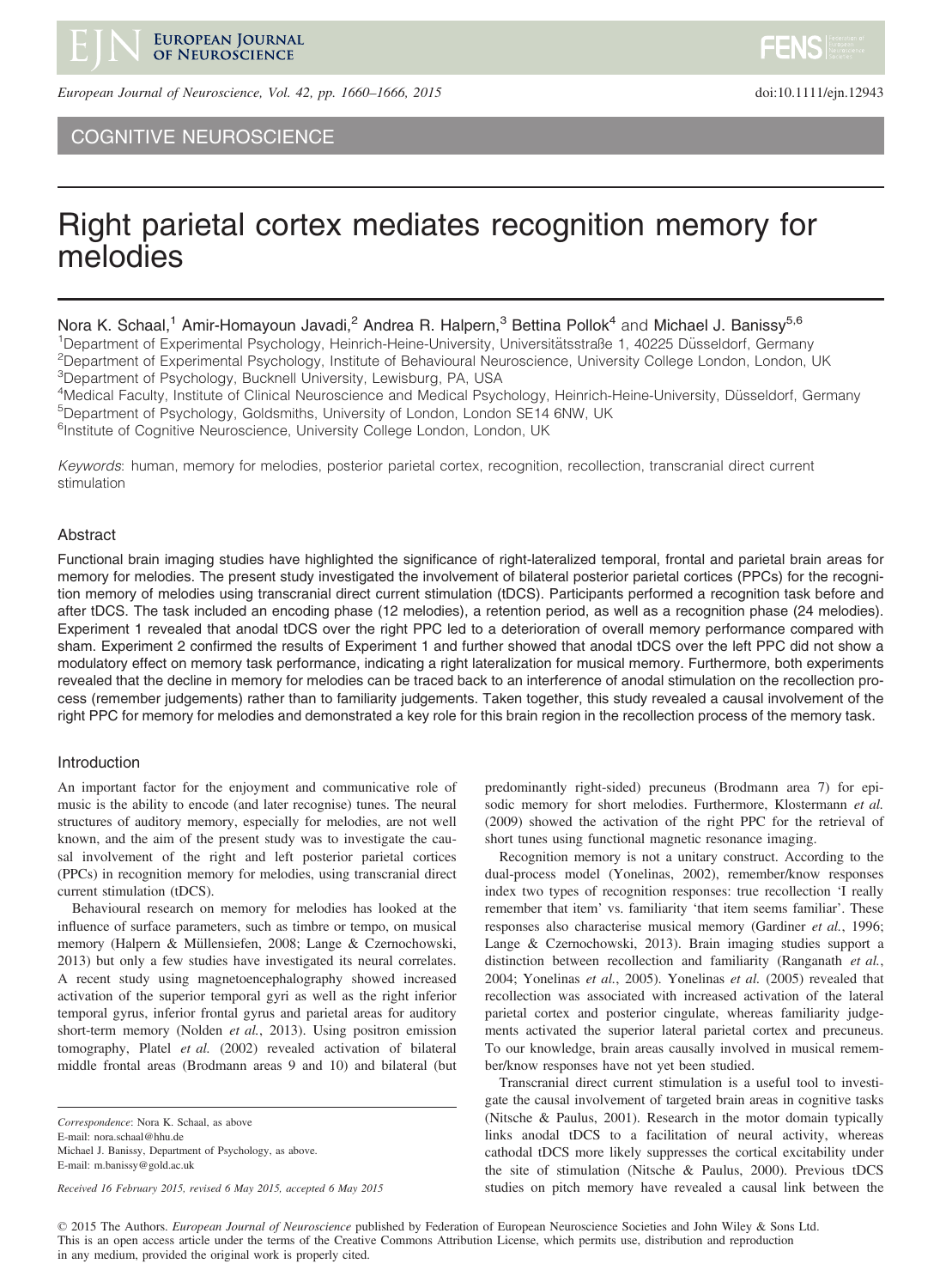left supramarginal gyrus and pitch recognition and recall (Vines et al., 2006; Schaal et al., 2013, 2014b), as well as between Heschl's gyrus and pitch discrimination (Mathys et al., 2010). Thus, we examined the causal involvement of the bilateral PPC for memory for whole melodies. As Klostermann et al. (2009) showed activation in the right PPC during auditory non-verbal memory, we first examined the right PPC in Experiment 1 by applying either anodal or sham stimulation. In Experiment 2 we compared the effect of anodal tDCS over the right and left PPC. Furthermore, the study investigated whether recollection and familiarity judgements in memory for tunes can be dissociated at the neural level.

## Materials and methods

## **Participants**

A total of 27 participants with a mean age of 23.8 years (SD 5.1, range 19–41) took part in Experiment 1. They were randomly assigned to the anodal ( $N = 13$ ; six males, seven females; mean age 25.0 years, SD 6.5, range 19–41) or sham  $(N = 14$ ; five males, nine females; mean age 22.7 years, SD 3.0, range 19–30) condition. One female participant from the sham group was distracted by the stimulation and was excluded from the analysis. Twenty-four novel participants (who did not participate in Experiment 1) with a mean age of 24.8 years (SD 4.1, range 21–40) took part in Experiment 2. They were assigned to one of the two groups: anodal tDCS over the right PPC ( $N = 12$ ; four males, eight females; mean age 23.5 years, SD 2.7, range 21–29) or anodal tDCS over the left PPC ( $N = 12$ ; four males, eight females; mean age 26.1 years, SD 4.8, range 21–40). Groups were matched by baseline memory performance (see Procedure section). Table 1 summarises the demographic details of the final sample. All participants were right-handed non-musicians (< 2 years of formal musical training in the past, not playing an instrument at present). They signed a written informed consent and received either course credits or 8 Euros for their participation. The study was approved by the local research ethics committee at Heinrich-Heine-University in accordance with the Declaration of Helsinki.

## **Material**

#### Questionnaire

The German version of the Goldsmiths Musical Sophistication Index questionnaire (Müllensiefen et al., 2014; Schaal et al., 2014a) was

Table 1. Characteristics and matched baseline performance for the groups of both experiments

|                                      | Experiment 1          |                       | Experiment 2          |                       |
|--------------------------------------|-----------------------|-----------------------|-----------------------|-----------------------|
|                                      | Anodal<br>right PPC   | Sham<br>right PPC     | Anodal<br>right PPC   | Anodal<br>left PPC    |
| Ν                                    | 13                    | 13                    | 12                    | 12                    |
| Gender                               | 6 males/<br>7 females | 5 males/<br>8 females | 4 males/<br>8 females | 4 males/<br>8 females |
| Age (years)                          | 25.00 (6.54)          | 22.15(2.30)           | 23.50(2.71)           | 26.08 (4.79)          |
| Musical training<br>(Gold-MSI score) | 11.62 (3.89)          | 11.77 (3.52)          | 10.58(2.71)           | 13.31 (5.14)          |
| <b>Baseline</b><br>performance (d')  | 1.45(0.81)            | 1.30(0.67)            | 1.19(0.44)            | 1.17(0.54)            |

SDs are given in parenthesis. Gold-MSI, Goldsmiths Musical Sophistication Index.

used to evaluate musical sophistication and engagement. The scale consists of 31 statements, which are rated on a seven-point Likert scale, as well as another seven items asking for the amount of time spent on musical activities. The relevant Musical Training dimension consists of seven statements and a score that ranges between 7 and 49. The low mean score of 11.9 points of the present sample confirms that non-musicians took part.

#### Acoustic stimuli

The 48 stimuli were short, unfamiliar tonal melodies that were derived from folk songs or that were unrecognisable permutations of familiar tunes. The average duration was  $6.2$  s (range  $4-10$  s) and they were single-line melodies synthesised in a MIDI piano timbre (two examples in Fig. 1). They were split into four blocks (A–D) of 12 melodies, respectively. Blocks A and B, as well as C and D, comprised a set of old and new melodies. Sets, as well as the block order within sets, were counterbalanced among participants. Pilot testing ensured that the sets were of the same difficulty.

## Transcranial direct current stimulation

In Experiment 1, the anode electrode  $(5 \times 5 \text{ cm}^2)$  was placed over the right PPC and the reference electrode  $(5 \times 7 \text{ cm}^2)$  was located over the left supraorbital area. An electroencephalographic electrode cap was used to mark the position of the right PPC at P4 (according to the international 10–20 system) as per previous studies (e.g. Bardi et al., 2013). In Experiment 2, the anode electrode was either placed over the right PPC (P4) or the left PPC (P3). The reference electrode was placed over the contralateral supraorbital area. A reference electrode that was slightly larger compared with the anode electrode was used to achieve a more focal stimulation (Nitsche et al., 2007). The electrodes were covered in saline-soaked sponges and were fixed on their positions with self-adhesive bandages. Participants in the anodal stimulation conditions received 15 min of 2 mA direct current stimulation (with 15 s fade in and fade out, respectively), whereas the sham group received the same fade in and fade out, but did not receive any active current during the 15 min stimulation window. Sham stimulation evoked the somatosensory sensation of being stimulated, but did not lead to a neurophysiological change that can influence performance. Participants were not informed about which stimulation they received.

#### Procedure

Both experiments consisted of three parts and they were identical in their set-up: baseline testing of memory, tDCS stimulation and postmanipulation testing of memory (see Fig. 2).

For baseline testing, the participants listened to 12 tunes, each played once, via headphones with 3 s between each tune in the



Fig. 1. Two examples from the 48 melodies of the memory recognition task.

© 2015 The Authors. European Journal of Neuroscience published by Federation of European Neuroscience Societies and John Wiley & Sons Ltd. European Journal of Neuroscience, 42, 1660–1666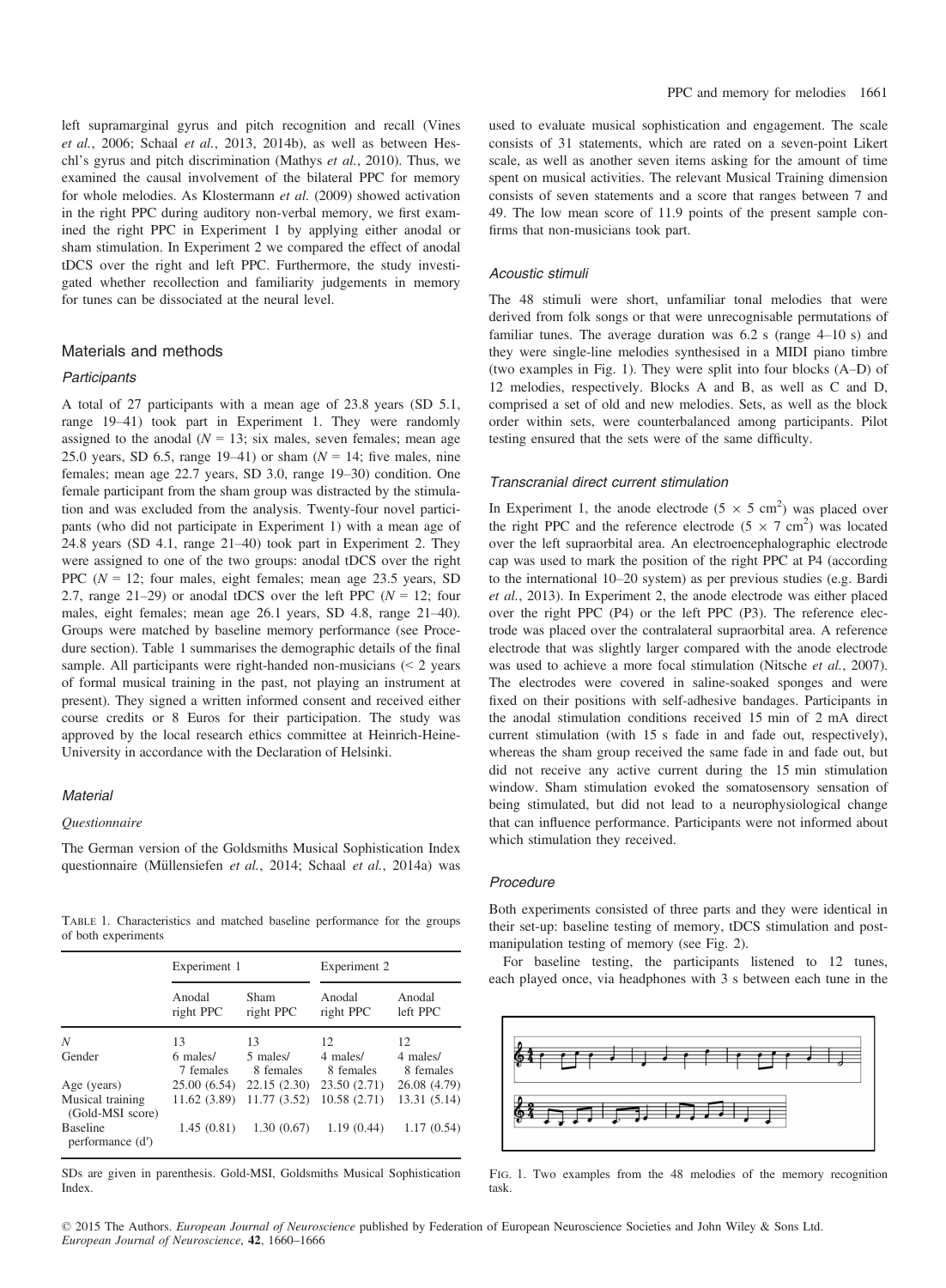

FIG. 2. Procedure of the experiment. An experimental session consisted of two phases of baseline and post-stimulation testing. Each phase consisted of three parts of encoding, retention and recognition. Participants were asked to memorise a set of 12 melodies during the encoding parts. Subsequently, they were presented with 24 melodies of which 12 were old (previously presented in the encoding phase) and 12 were new. They were asked to indicate whether the melody was old or new and, if old, whether they remember it or know it. Numbers indicate the durations in minutes.

exposure phase. They were asked to memorise the melodies. During the retention phase, the participants worked on a word puzzle for 7 min to prevent rehearsal of the melodies. In the recognition phase, the participants listened to a set of 24 melodies (comprising the 12 melodies from the encoding phase and 12 new melodies). They were required to indicate whether the presented melody was new or old. If they classified a melody as old, they were asked to specify a remember or know judgement. The instruction stated that remember meant that one was consciously aware that this melody was presented before, or true recollection. A know response was explained as a feeling of having heard the melody in the encoding phase without any conscious memory of having heard it before, indicating familiarity.

After the baseline testing, electrodes were placed on the scalp. The stimulation lasted for 15 min. The participants were asked to relax, within the first 10 min of the stimulation, then the post-stimulation testing started, consisting of the exposure phase (with 12 new melodies), the word puzzle, and the test phase (24 melodies). It has been shown that the after-effects of 11 min of 1 mA tDCS over the motor cortex last up to 1 h, as measured by motor-evoked potentials (Nitsche & Paulus, 2001). Therefore, we expected to modulate the whole memory process (encoding and retrieval) in the anodal conditions. After completing the tasks, the electrodes were removed and the participants filled in the German version of the Goldsmiths Musical Sophistication Index questionnaire.

#### Statistical analysis

For the explicit memory for melodies, we computed dʹ scores (Green & Swets, 1966) both overall, and separately for the 'remember' (recollection) and 'know' (familiarity) responses (R-d and K-d).

For overall memory performance a mixed-factor ANOVA was conducted for each experiment with the within-subject factor phase (pre-stimulation vs. post-stimulation) and between-subject factor stimulation condition (anodal vs. sham stimulation in Experiment 1 and anodal right PPC vs. anodal left PPC in Experiment 2) on overall dʹ scores. Cohen's d effect sizes with confidence intervals (CIs) are reported as a measure of effect size. If applicable, post-hoc t-tests were conducted to disentangle significant interactions. Bonferroni corrections were applied appropriately. Furthermore, performance differences were calculated by subtracting baseline dʹ scores from the dʹ scores after stimulation, reflecting the memory performance change due to stimulation. Independent-sample t-tests were conducted to check for the influence of stimulation between the two groups of each experiment.

Additionally, mixed-factor ANOVAs were also conducted for recollection on R-dʹ and for familiarity on K-dʹ with the identical withinsubject and between-subject factors for both experiments.

## **Results**

Table 2 gives an overview of mean performances of the groups of Experiment 1 and Experiment 2. Overall performance on the memory for melody task was above chance  $(d' \ge 0)$  for every individual participant.

For Experiment 1, a mixed-factor ANOVA with the within-subject factor *phase* (pre-stimulation vs. post-stimulation) and betweensubject factor stimulation condition (anodal vs. sham stimulation) on overall d' scores revealed a borderline significant effect of phase  $[F_{1,24} = 4.13, P = 0.053, 95\% \text{ CI } (0.00, 1.60), d = 0.79],$  a nonsignificant result for *stimulation condition*  $[F_{1,24} = 1.16, P = 0.292,$ 95% CI (-0.35, 1.20),  $d = 0.42$ ] and a significant *phase*  $\times$  *stimula*tion condition interaction  $[F_{1,24} = 7.36, P = 0.012, 95\% \text{ CI } (0.24,$ 1.89),  $d = 1.06$ ]. *Post-hoc* paired-samples *t*-tests revealed a significant decline of performance in the anodal group after stimulation  $(t_{12} = 3.31, P = 0.006)$  and no significant difference pre-stimulation and post-stimulation in the sham group  $(t_{12} = 0.19, P = 0.633)$ (Fig. 3A and B). Additionally, an independent-samples t-test was conducted on performance differences and group as the betweensubject variable, which showed a significant difference  $[t_{24} = 2.71]$ ,  $P = 0.012, 95\%$  CI (0.25, 1.97),  $d = 1.11$ . The reduction of memory performance in the group receiving anodal tDCS over the right PPC ( $M = -0.66$ , SD 0.72) was significantly different from the performance difference in the sham group  $(M = 0.09, SD 0.70)$ (Fig. 4).

For recollection, a mixed-factor ANOVA with the factors phase and stimulation condition and the dependent variable R-dʹ revealed a non-significant result for *stimulation condition*  $[F_{1,24} = 0.69]$ ,  $P = 0.415$ , 95% CI (-0.45, 1.10), d = 0.33], a significant effect of *phase*  $[F_{1,24} = 10.85, P = 0.003, 95\% \text{ CI } (0.45, 2.14), d = 1.29]$ , as well as the *phase*  $\times$  *stimulation condition* interaction [ $F_{1,24} = 7.17$ ,  $P = 0.013, 95\% \text{ CI } (0.23, 1.87), d = 1.05$ . *Post-hoc* paired-samples t-tests showed a significant decline after anodal stimulation  $(t_{12} = 5.48, P < 0.001)$  and no significant difference pre-stimulation and post-stimulation in the sham group  $(t_{12} = 0.37, P = 0.72)$ (Fig. 5A). A similar mixed-factor ANOVA for familiarity showed no significant effects ( $P$ -values > 0.538).

Table 2. Overview of group performances on overall memory performance as well as 'remember' and 'know' scores for both experiments

|                                                                       | Experiment 1        |                                                                                                                                                               | Experiment 2                                |                    |
|-----------------------------------------------------------------------|---------------------|---------------------------------------------------------------------------------------------------------------------------------------------------------------|---------------------------------------------|--------------------|
|                                                                       | Anodal<br>right PPC | Sham<br>right PPC                                                                                                                                             | Anodal<br>right PPC                         | Anodal<br>left PPC |
| Baseline overall d'<br>Stimulation overall d'<br>Baseline remember d' |                     | $1.45(0.81)$ $1.30(0.67)$ $1.19(0.44)$ $1.17(0.54)$<br>0.79 (0.46) 1.39 (0.62) 0.79 (0.55) 1.42 (0.79)<br>$1.58(0.87)$ $1.33(1.06)$ $1.36(0.55)$ $1.22(0.63)$ |                                             |                    |
| Stimulation remember d'<br>Baseline know d'<br>Stimulation know d'    | 0.44(1.1)           | $0.41(0.96)$ $0.54(0.80)$ $0.37(0.58)$ $0.46(0.68)$<br>$0.52(0.60)$ $0.61(0.49)$ $0.39(0.57)$ $0.62(0.42)$                                                    | $1.22(0.68)$ <b>0.66 (0.88)</b> 1.07 (0.63) |                    |

SDs are given in parenthesis. The bold values highlight the group performances that show a significant modulation effect.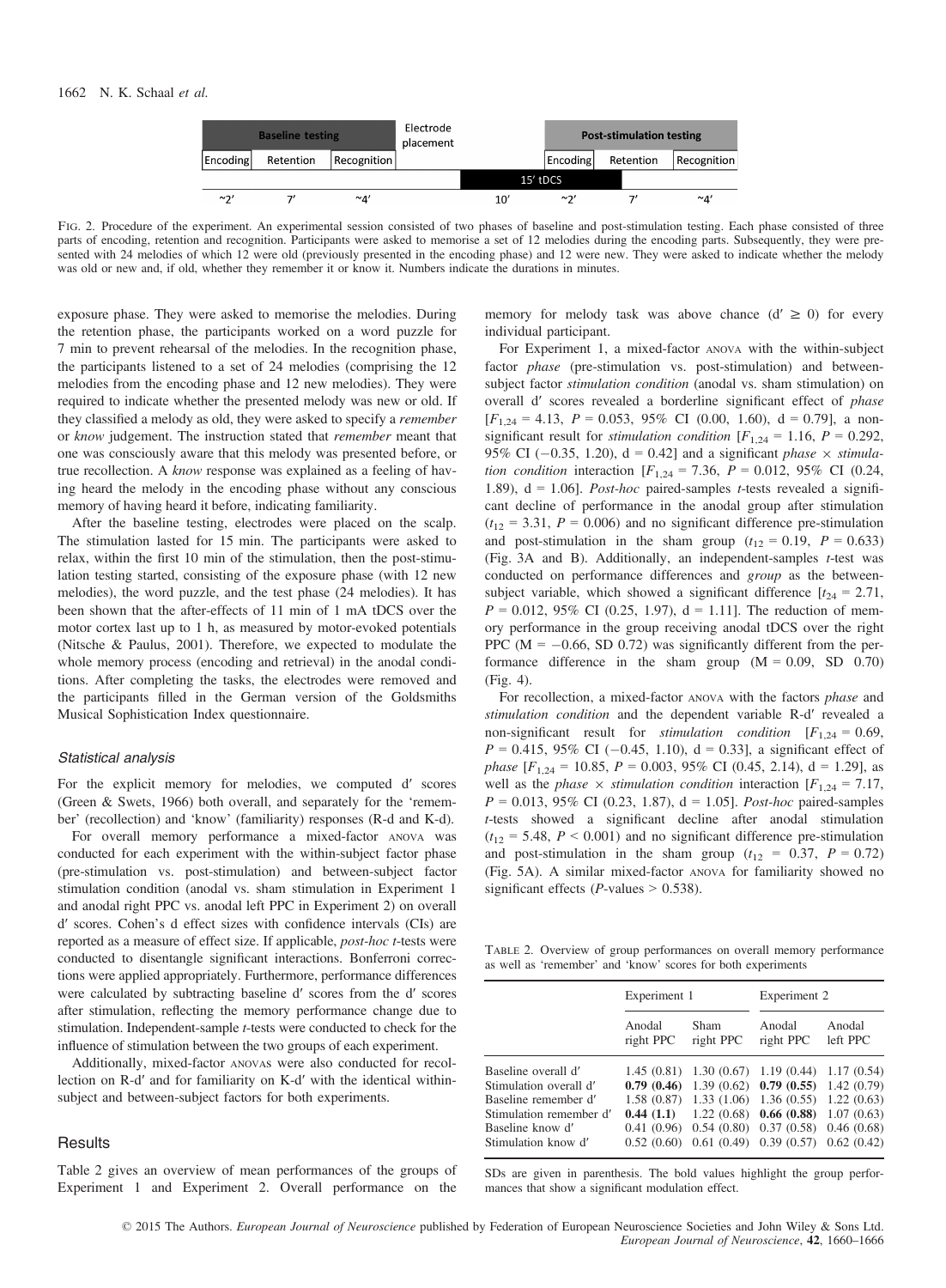

FIG. 3. Summary of overall d' scores for different conditions and experiments including individual data points to show individual differences. (A) In Experiment 1, anodal tDCS over the right PPC led to a significant decline of overall performance on memory for melodies  $(t_{12} = 3.31, P = 0.006)$ . (B) Sham stimulation over the right PPC showed no modulation effect. (C) Experiment 2 confirmed the significant deterioration of performance after anodal tDCS over the right PPC ( $t_{11}$  = 3.31, P = 0.03). (D) No significant modulation effect could be found when stimulation was applied over the left PPC. \*P < 0.05.

For Experiment 2, a mixed-factor ANOVA with *phase* (pre-stimulation vs. post-stimulation) and stimulation condition (anodal right PPC vs. left PPC) on overall d' scores revealed non-significant results for the factors *phase*  $[F_{1,22} = 0.32, P = 0.576, 95\% \text{ CI}$  $(-0.57, 1.03)$ ,  $d = 0.23$ ] and stimulation condition  $[F_{1,22} = 2.34,$  $P = 0.141, 95\% \text{ CI } (-0.19, 1.44), d = 0.79$ , but a significant *phase*  $\times$  stimulation condition interaction  $[F_{1,22} = 5.32, P = 0.031, 95\%$ CI (0.10, 1.79),  $d = 0.94$ ]. *Post-hoc* paired-samples *t*-tests confirmed the significant decline of anodal tDCS in the group receiving anodal stimulation over the right PPC ( $t_{11} = 3.31$ ,  $P = 0.03$ ), thus replicating the findings from Experiment 1. No significant difference was found in the group receiving anodal stimulation over the left PPC  $(t_{11} = 0.19, P = 0.310)$  (Fig. 3C and D). Additionally, the independent-samples t-tests on performance differences showed that the decline of the anodal tDCS right PPC group ( $M = -0.41$ , SD 0.57) was significantly different from the performance change of the anodal tDCS left PPC group  $[M = 0.25, SD \ 0.81)$   $(t_{22} = 2.31,$  $P = 0.031, 95\% \text{ CI } (0.1, 1.87), d = 0.99$  (Fig. 4B).

In addition, we conducted planned paired-samples comparisons on R-dʹ to analyse the recollection memory performance (Wilcox, 1987). A significant decline after anodal stimulation over the right PPC ( $t_{11} = 2.6$ ,  $P = 0.025$ ) and no significant difference pre-stimulation and post-stimulation in the group receiving anodal tDCS over the left PPC  $(t_{11} = 0.51, P = 0.621)$  was revealed (Fig. 5B). The familiarity analysis on K-dʹ revealed no significant modulation effects ( $P$ -values > 0.380) (Fig. 5B).

#### **Discussion**

The results of Experiment 1 show that anodal tDCS over the right PPC, compared with sham stimulation, modulates performance and highlights a pivotal role for the right PPC in recognition memory for melodies. Anodal tDCS over the right PPC led to a decline in overall memory performance. Additionally, the analyses of recollection and familiarity showed that anodal tDCS over the right PPC led to deterioration in conscious recollection judgements only. Experiment 2 was then conducted to replicate the decline in memory seen in the first experiment. Also, because functional magnetic resonance imaging studies report a strong rightward activation for musical and auditory non-verbal material (Zatorre et al., 1994, 2002; Wagner et al., 1998), whereas verbal memory processes are usually referred to left-hemispheric involvement (Wagner et al., 1998; D'Arcy et al., 2004; Javadi & Walsh, 2012), we compared right and left PPC active stimulation. Experiment 2 confirms the decline of memory for melodies after anodal tDCS over the right PPC and shows a hemispherically specific modulation of melody as anodal tDCS over the left PPC had no effect. Furthermore, Experiment 2 also shows that the decline in performance was isolated to interference with the remember judgements, suggesting the independence of recollection and familiarity during recognition.

Our results are in accordance with brain imaging studies that have highlighted the activation of the right parietal cortex during recognition memory for musical material (Platel et al., 2002; Klostermann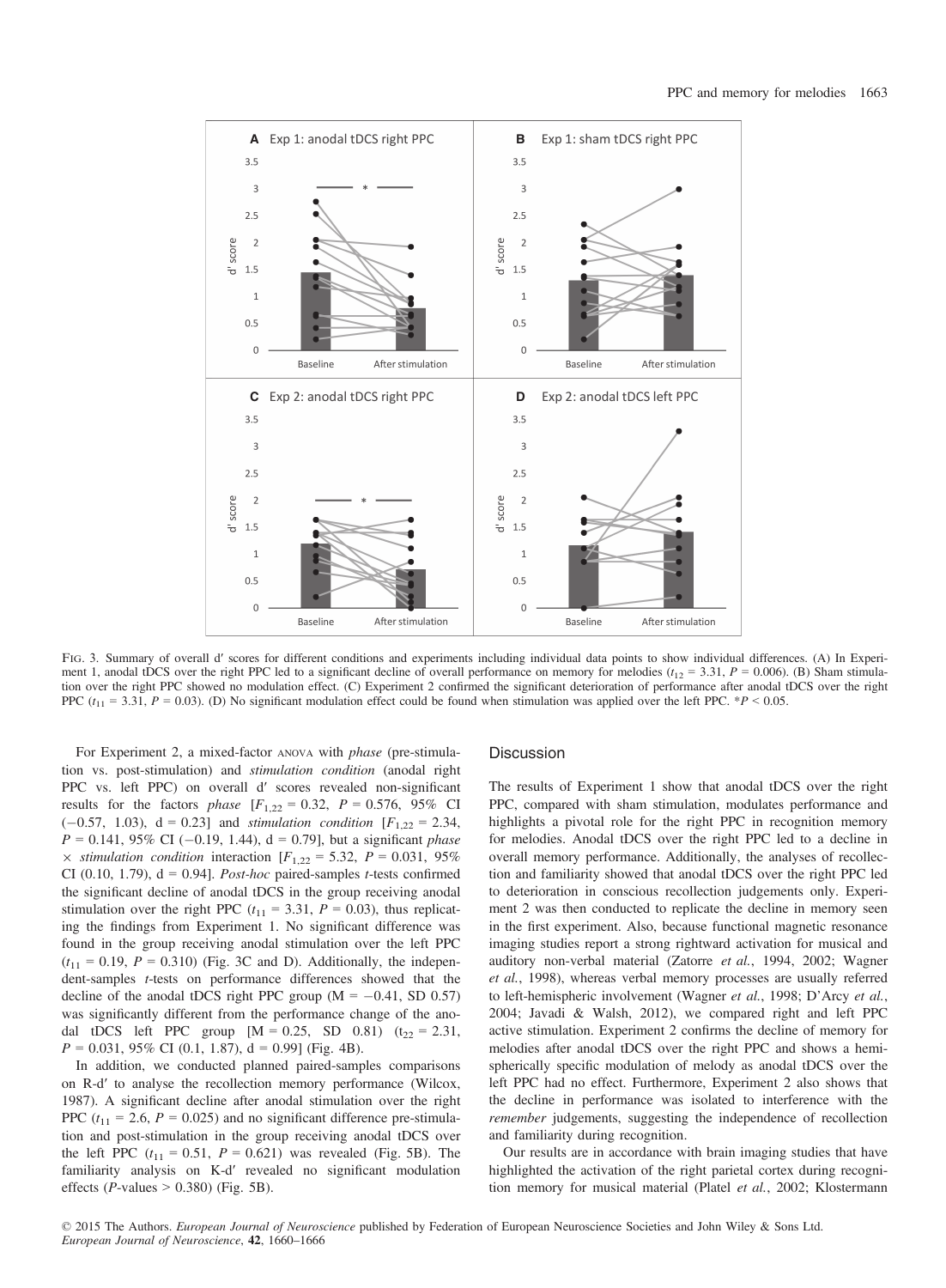

FIG. 4. (A, B) The scatterplots show performance differences (post-stimulation performance – baseline performance) for individual participants. Negative values represent a decline in performance compared with baseline, whereas positive values represent an improvement. In both experiments the decline in performance in the group receiving anodal tDCS over the right PPC was significantly different to the control groups ( $P < 0.05$ ).



Fig. 5. Summary of d<sup>ʹ</sup> scores for recollection (remember) and familiarity (know) in both experiments. (A) In Experiment 1, the analysis on remember and know d' scores reveals a significant modulation effect of tDCS over the right PPC on remember judgements ( $t_{12} = 6.48$ ,  $P < 0.001$ ). (B) Experiment 2 confirms the interference of anodal tDCS over the right PPC on remember responses ( $t_{11} = 2.6$ ,  $P = 0.025$ ). No effects were found on know responses. The error bars indicate the SEM.  $*P < 0.05$ .

et al., 2009). This is the first study to show a causal involvement of the right (but not left) PPC for memory for melodies, which confirms previous studies claiming a dominant activation of a righthemispheric neural circuit for non-verbal musical memory (Wagner et al., 1998; Platel et al., 2002; Nolden et al., 2013).

Additionally, the results contribute to the theory that recollection and familiarity are independent components of the memory process (Ranganath et al., 2004; Yonelinas et al., 2005; Vilberg & Rugg, 2008; Evans & Wilding, 2012) as modulation effects were only found on remember judgements. This highlights the involvement of the right PPC for recollection. There are at least three reasons that may account for the lack of modulation on familiarity judgements: (i) the right PPC is selectively involved in recollection of recognition memory; (ii) this process is less sensitive to modulation effects given the automatic nature of familiarity memory processes; and (iii) the non-significant result is due to a floor effect (performance of know responses was relatively low overall). It will be important to disentangle these possibilities with additional research.

Interestingly, anodal stimulation of the right PPC led to a drop in recognition memory performance rather than the predicted increase in Experiment 1. Even though the majority of tDCS studies link anodal tDCS to a facilitation of cognitive performances (e.g. Ladeira et al., 2011; Javadi & Walsh, 2012; Santiesteban et al., 2012; Schaal et al., 2013), several studies have also reported deterioration of performance after anodal stimulation (Ferrucci et al., 2008; Jones & Berryhill, 2012; Kaminski et al., 2013). A recent tDCS study on an auditory between-channel gap detection task showed a significant decline in performance after anodal stimulation over the left auditory cortex (Heimrath et al., 2014). Three possible reasons for the deleterious effect of stimulation on musical memory are as follows.

- 1 Anodal tDCS over the right PPC may have secondary effects on brain regions being functionally connected with the PPC, such as the dorsolateral prefrontal cortex and medial temporal lobe (Shimamura, 2011), thus influencing memory performance (Chib et al., 2013; Notturno et al., 2014).
- 2 The relationship between ratios of excitation and inhibition in the right PPC and cognitive performance may be important. Krause et al. (2013) suggested an inverted U-shape for the influence of anodal stimulation driven by the balance of excitation and inhibition of gammaaminobutyric acid and glutamate levels. This result implies that anodal stimulation can improve cognitive performance to a certain point where optimum performance is reached, but if stimulation evokes too much excitability, then a reduction in performance may occur.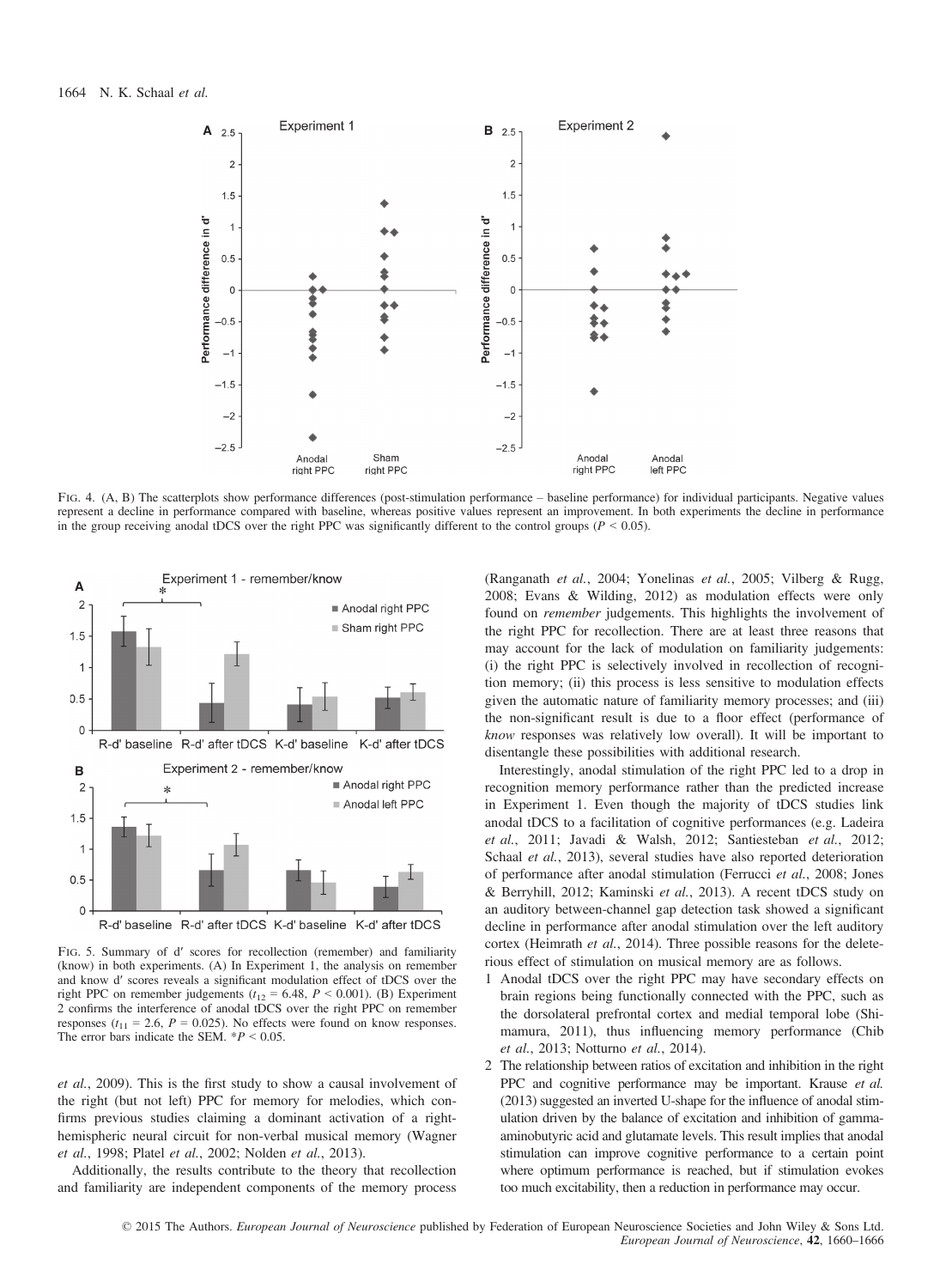3 The signal-to-noise ratio may also play a pivotal role in the interpretation of the results. It might be the case that anodal tDCS over the right PPC increased the neural noise in this region (Miniussi et al., 2013) leading to a reduction in task performance. Along these lines, a study in the visual domain has shown impaired perceptual learning consolidation after anodal tDCS, which was interpreted in the context of a potential increase in noise and a decrease of the signal-to-noise ratio (Peters et al., 2013).

The results of our study therefore add to the growing evidence highlighting the diversity of effects that tDCS modulation can have on performance depending on the interaction between target site and task. They feed into a larger debate about the need to consider how baseline levels of cortical excitability within different neural systems contribute to task performance when attempting to develop optimal tDCS protocols (e.g. Krause & Cohen Kadosh, 2014). More studies including different stimulation intensities and durations, potentially in combination with brain imaging (e.g. Di Bernardi Luft et al., 2014), are needed to clarify the detailed effects of tDCS on cognitive performances.

The present study does not allow a distinction of the possible involvement of the right PPC for a specific stage of the memory process. It would be desirable to disentangle the different memory stages, encoding, retention and retrieval in a follow-up study. Along these lines, a stage-specific involvement of the left supramarginal gyrus during the retention and not encoding stage of pitch memory was revealed recently (Schaal et al., 2015). In that study, repetitive transcranial magnetic stimulation was applied during the retention stage or encoding phase of a pitch recognition task over the left supramarginal gyrus or vertex. The results showed increased reaction times selectively when stimulation was applied over the left supramarginal gyrus and during the retention period.

A further point to consider is the functional role that the right PPC plays in the melody memory process and to what extent the modulation effects can be explained according to this framework. The studies of Klostermann et al. (2009) and others associate the involvement of the PPCs with memory retrieval (for a review, see Rugg & Curran, 2007), which is also linked to attentional features in visual and non-visual modalities (Shomstein & Yantis, 2006; for a review, see Ciaramelli et al., 2008). With respect to the results of the present study it is plausible that we modulated the attentional control of the right PPC and thereby created an imbalance of attentional awareness, which in turn led to a disruption of memory for the melodies. This disruption may have resulted from diverting attention from the melody memory task. Along these lines, Jacobson et al. (2012) showed that simultaneously applied anodal tDCS over the left superior parietal lobe and cathodal tDCS over the right inferior parietal lobe, compared with the opposite condition of stimulation, resulted in an attentional shift and significant facilitation of memory recognition for novel words. Furthermore, they also looked at familiarity and recollection processes but could only find a descriptive improvement for the recollection process in their paradigm and the difference did not reach significance. It is important to note that their recollection and familiarity analysis was based on confidence ratings, which is a slightly different approach compared with the remember/know paradigm used in the present study and could explain the different outcomes (Geraci et al., 2009).

In conclusion, the present study reveals a causal involvement of the right PPC for recognition memory of melodies by showing that anodal tDCS over the right PPC, compared with sham stimulation and anodal tDCS over the left PPC, leads to a decline in memory performance. Hereby, the effect may be based on the modulation of attentional control required for the melody recognition memory task. Furthermore, the deterioration can be traced back to the interference of anodal tDCS on conscious remember judgements, indicating that the right PPC is involved in the recollection process. It would also be desirable for future studies to investigate at which stage of the memory process, e.g. encoding or recognition, the right PPC is involved.

## Acknowledgements

We would like to thank Nina Heins and Lars Dinkelbach for their help with data collection. This work was partly supported by grants from the British Academy (pf100123) and ESRC (ES/K00882X/1) awarded to M.J.B., and a Leverhulme Visiting Professorship awarded to A.R.H. B.P. is grateful for financial support by a grant from the DFG (PO806-3) and a grant from Heinrich-Heine-University (9772558). A.-H.J. is supported by the Wellcome Trust (094850/Z/10/Z).

#### Abbreviations

CI, confidence interval; PPC, posterior parietal cortex; tDCS, transcranial direct current stimulation.

#### References

- Bardi, L., Kanai, R., Mapelli, D. & Walsh, V. (2013) Direct current stimulation (tDCS) reveals parietal asymmetry in local/global and salience-based selection. Cortex, 49, 850–860.
- Chib, V.S., Yun, K., Takahashi, H. & Shimojo, S. (2013) Noninvasive remote activation of the ventral midbrain by transcranial direct current stimulation of prefrontal cortex. Transl. Psychiatry, 3, e268.
- Ciaramelli, E., Grady, C.L. & Moscovitch, M. (2008) Top-down and bottomup attention to memory: a hypothesis (AtoM) on the role of the posterior parietal cortex in memory retrieval. Neuropsychologia, 46, 1828–1851.
- D'Arcy, R. C. N., Ryner, L., Richter, W., Service, E. & Connolly, J. F. (2004) The fan effect in fMRI: left hemisphere specialization in verbal working memory. NeuroReport, 15, 1851–1855.
- Di Bernardi Luft, C., Pereda, E., Banissy, M.J. & Bhattachayra, J. (2014) Best of both worlds: promise of combining brain stimulation and brain connectome. Front. Syst. Neurosci., 8, 132.
- Evans, L.H. & Wilding, E.L. (2012) Recollection and familiarity make independent contributions to memory judgments. J. Neurosci., 32, 7253– 7257.
- Ferrucci, R., Marceglia, S., Vergari, M., Cogiamanian, F., Mrakic-Sposta, S., Mameli, F., Zago., S., Barbieri, S. & Priori, A. (2008) Cerebellar transcranial direct current stimulation impairs the practice-dependent proficiency increase in working memory. J. Cognitive Neurosci., 20, 1687–1697.
- Gardiner, J.M., Kaminska, Z. & Dixon, M. (1996) Repetition of previously novel melodies sometimes increases both remember and know responses in recognition memory. Psychon. B. Rev., 3, 366–371.
- Geraci, L., McCabe, D.P. & Guillory, J.J. (2009) On interpreting the relationship between remember-know judgments and confidence: the role of instructions. Conscious. Cogn., 18, 701–709.
- Green, D.M. & Swets, J.A. (1966) Signal Detection Theory and Psychophysics. John Wiley and Sons, New York, NY.
- Halpern, A.R. & Müllensiefen, D. (2008) Effects of timbre and tempo change on memory for music. Q. J. Exp. Psychol., 61, 1371–1384.
- Heimrath, K., Kuehne, M., Heinze, H.-J. & Zaehle, T. (2014) Transcranial direct current stimulation (tDCS) traces the predominance of the left auditory cortex for processing of rapidly changing acoustic information. Neuroscience, 261, 68–73.
- Jacobson, L., Giron, N., Lavidor, M. & Levy, D.A. (2012) Oppositional transcranial direct current stimulation (tDCS) of parietal substrates of attention during encoding modulates episodic memory. Brain Res., 1439, 66– 72.
- Javadi, A.H. & Walsh, V. (2012) Transcranial direct current stimulation (tDCS) of the left dorsolateral prefrontal cortex modulates declarative memory. Brain Stimul., 5, 231–241.
- Jones, K.T. & Berryhill, M.E. (2012) Parietal contributions to visual working memory depend on task difficulty. Front. Psychiatry., 3, 81.
- Kaminski, E., Hoff, M., Sehm, B., Taubert, M., Conde, V., Steele, C.J., Villringer, A. & Ragert, P. (2013) Effect of transcranial direct current